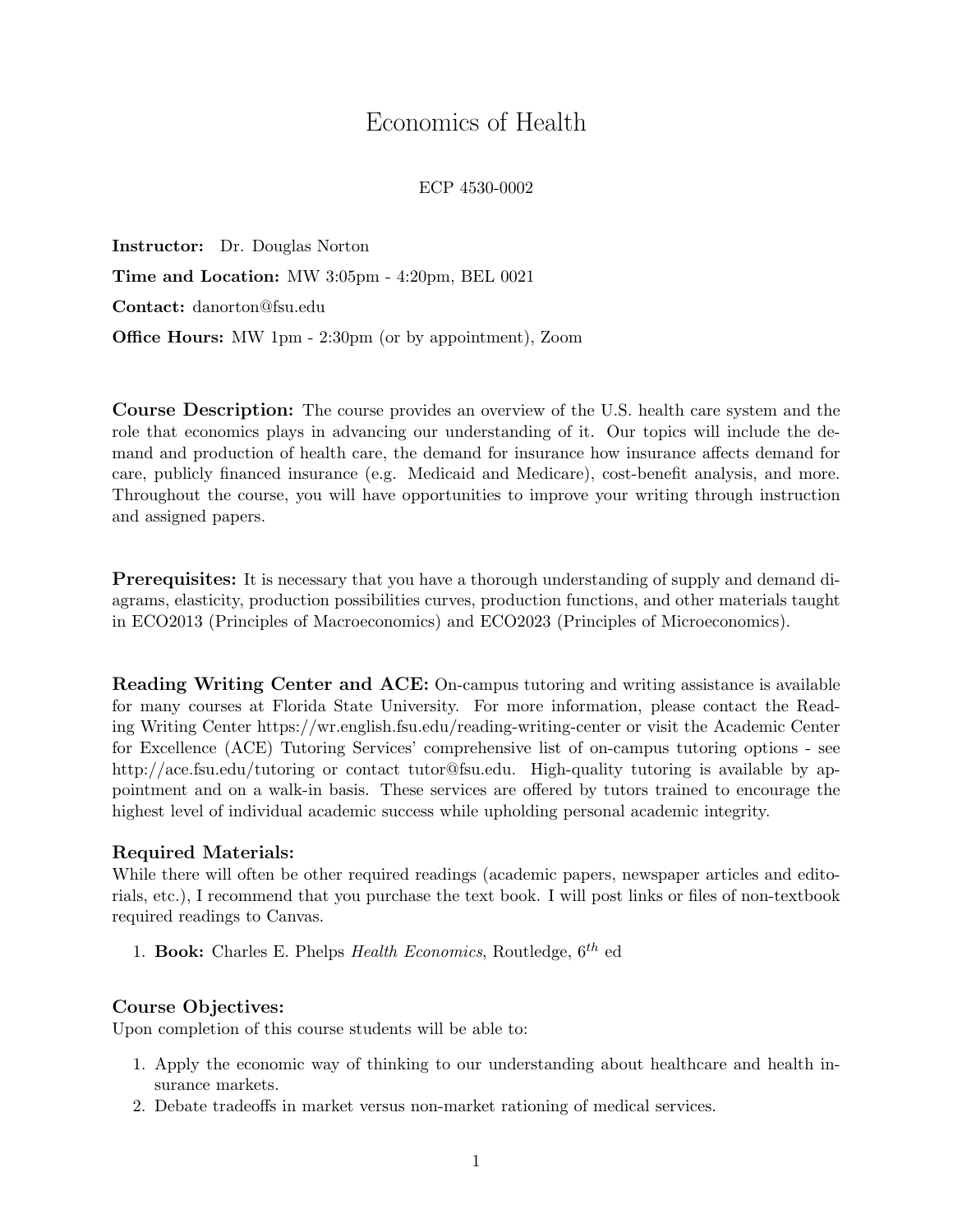- 3. Calculate, illustrate and explain how indemnities, coinsurance, copayments and deductibles impact demand curves and optimum quantity demanded for medical services.
- 4. Describe sources and characteristics of private and publicly financed insurance in the U.S. including Medicare, Medicaid, CHIP and Marketplace insurance.
- 5. Describe how to perform cost identification, cost benefit, and cost-effective analyses.
- 6. Explain how selection bias creates problems for making causal claims.
- 7. Discuss commonly used research designs used in the social sciences that help test causal claims.
- 8. Evaluate arguments for and against compensation for kidney donation.
- 9. Express individual ideas as well as summarize others' opinions and facts through college-level writing.
- 10. Convey personal opinions about health policies in clear, grammatically correct prose through multiple writing and revision assignments that will be completed throughout the course.

#### Grade Distribution:

| Participation      | 10%    |
|--------------------|--------|
| Paper 1            | 15%    |
| Paper <sub>2</sub> | 15%    |
| Midterm 1          | $15\%$ |
| Midterm 2          | $15\%$ |
| Final Exam         | 30%    |
|                    |        |

#### Letter Grade Distribution:

| $>= 93.00$        | $\mathbf{A}$ | 73.00 - 76.99 $\,$ C                          |     |
|-------------------|--------------|-----------------------------------------------|-----|
|                   |              | $90.00 - 92.99$ A- 70.00 - 72.99 C-           |     |
|                   |              | 87.00 - 89.99 B+ $\vert$ 67.00 - 69.99 D+     |     |
| $83.00 - 86.99$ B |              | $  63.00 - 66.99   D$                         |     |
|                   |              | 80.00 - 82.99 B- $\vert$ 60.00 - 62.99 D-     |     |
|                   |              | $77.00 - 79.99 \quad C+ \mid \; \; < = 59.99$ | - F |

This course satisfies the University's Upper Division Writing requirement. In order to fulfill FSU's Upper-Division Writing requirement, the student must earn a "C-" or higher in the course, and earn at least a "C-" average on the required writing assignments. If the student does not earn a "C-" average or better on the required writing assignments, the student will not earn an overall grade of "C-" or better in the course, no matter how well the student performs in the remaining portion of the course. If you are taking the class as S/U, you must earn a "C-" or better in the course in order to earn an S in the class.

#### Course Policies:

- General
	- Reflection questions will take place at the very beginning and end of classes.
	- There are no make-up midterms. The weight from a missed midterm will be placed on the final exam. The final exam can also replace lower midterm grades.
	- No electronic devices should be used in class.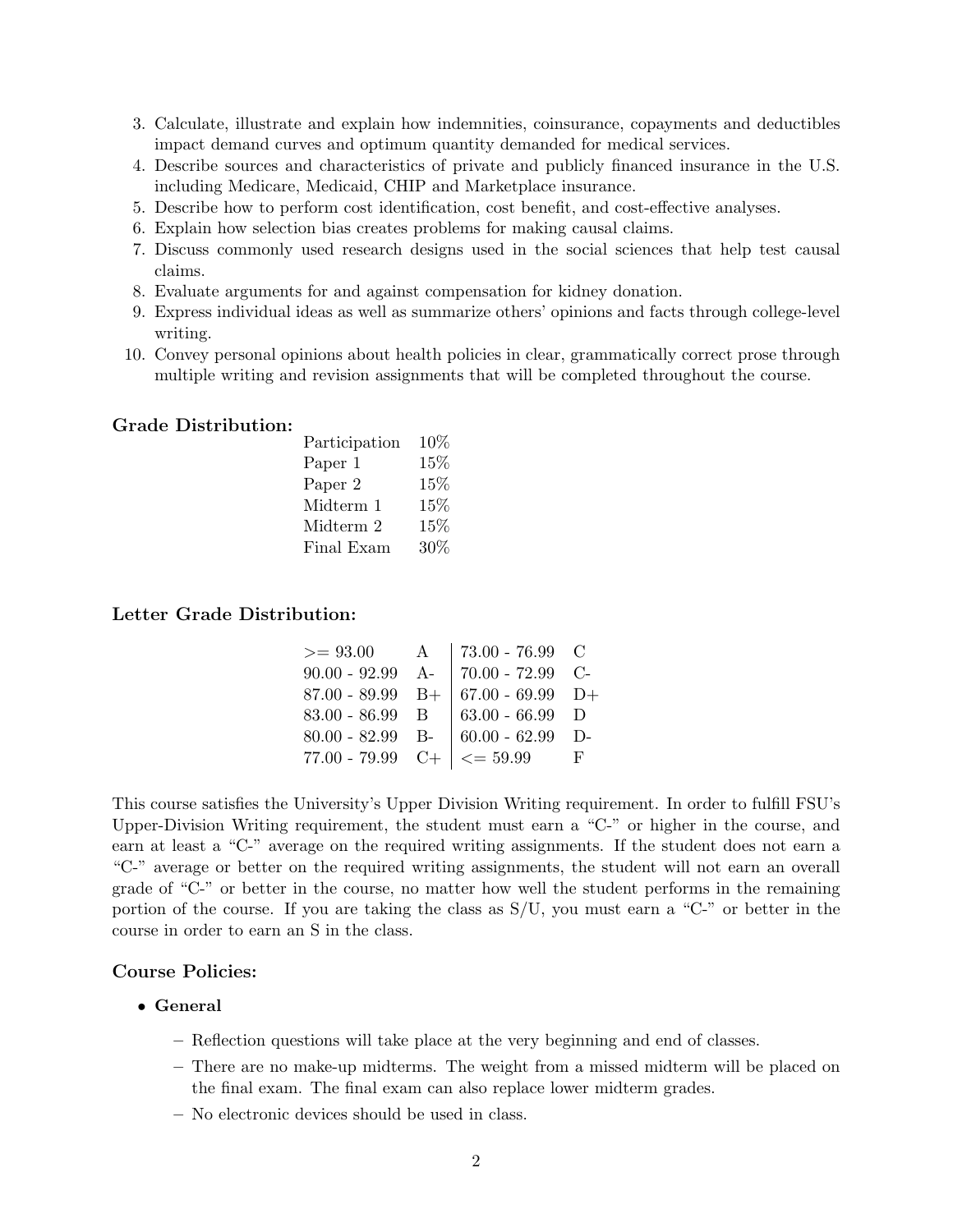- If you have SDRC accommodations it is your responsibility to let me know.
- Grades
	- Papers: Two papers will make up 30 percent of your course grade. While there will be three paper prompts available, you only need to complete two papers. (If you choose to complete three, your lowest score will be dropped.) Papers are 1500 word critical thinking papers. Each paper is worth 15 percent.

All versions of a paper must be submitted electronically to Canvas by 11:00pm on the day they are due. Since you have three paper options, late work submitted via email, or work uploaded to the incorrect Canvas assignment are not accepted. Failure to submit your work as a result of technological failure will not grant you an extension. Submitting your work on time is your responsibility. Extra credit cannot be applied to Upper Division Writing Papers or to satisfy the University's "C-" requirement.

- ∗ Paper 1 is due September 15th Vaccine Allocation
- ∗ Paper 2 is due October 27th Compensating kidney donors
- ∗ Paper 3 is due December 1st Medicaid Expansion (no opportunities for revision after submission)
- Exams: The two midterm exams will make up 30 percent of your course grade. Each midterm exam is worth 15 percent of your course grade. Midterm exams will be multiple choice. The final exam will be cumulative and a mixture of multiple choice and essay. The midterms will be dropped if you perform better on the final exam. Because of this no make up exams are given for the midterms.
	- ∗ Midterm 1 September 29th
	- ∗ Midterm 2 November 10th
	- ∗ Final December 9th at 3pm
- Participation: There are multiple components of the participation grade: reflection questions, participation in class discussions, peer evaluations from feedback teams, and post-midterm performance reviews. The expectation for reflection questions is a thoughtful response. The Canvas course site contains information on how peer evaluation happens.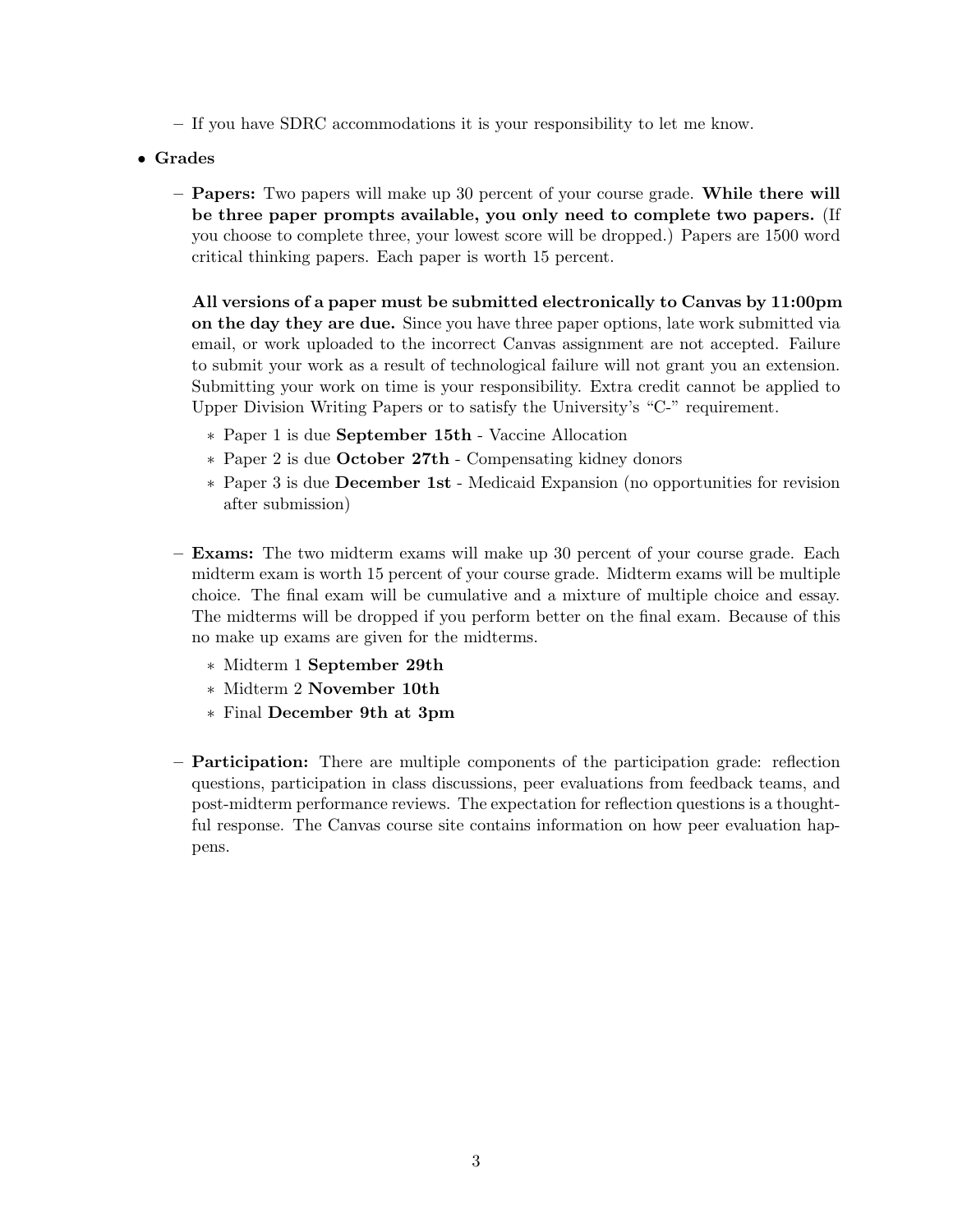Liberal Studies Curriculum: The Liberal Studies for the 21st Century Program at Florida State University builds an educational foundation that will enable FSU graduates to thrive intellectually and materially and to engage critically and effectively in their communities. In this way your Liberal Studies courses provide a comprehensive intellectual foundation and transformative educational experience.

These requirements are for students who matriculated to the University in the 2015-2016 academic year, beginning with Summer C 2015. If you entered the University prior to Summer C 2015, you are under the old Liberal Studies requirements.

Upper Division Writing: Skill in professional writing is critical to the long-term success of all FSU graduates. Professional writing requires the ability to write clearly and effectively, as well as the ability to draw upon a variety of material, and forms, and writing conventions to convey information for different audiences and a variety of purposes. That is, competent professional writers are flexible and can write to meet the demands of a specific task or context. Thus, all students will be required to demonstrate competence in professional writing by taking upper-division coursework, which includes a substantial writing component. Multiple opportunities for feedback are required and instructors will provide opportunities for revision. This coursework may be completed outside or within a student's major course of study.

Requirements: Students must complete one Liberal Studies-approved Upper-Division Writing course prior to the receipt of the baccalaureate degree. Honors in the Major undergraduate thesis credit may also count towards the Upper-Division Writing requirement. In order to fulfill FSU's Upper-Division Writing requirement, the student must earn a "C-" or higher in the course, and earn at least a "C-" average on the required writing assignments. If the student does not earn a "C-" average or better on the required writing assignments, the student will not earn an overall grade of "C-" or better in the course, no matter how well the student performs in the remaining portion of the course.

Learning Objectives: These courses are designed to help students become flexible and proficient writers for professional purposes. By the end of the course, students will:

- Use appropriate evidence from multiple sources to illustrate how a chosen topic is relevant to a particular field.
- Compose as a process, including drafts, revision, and editing.
- Convey ideas clearly, coherently, and effectively for a particular purpose, occasion, or audience representative as appropriate for the field.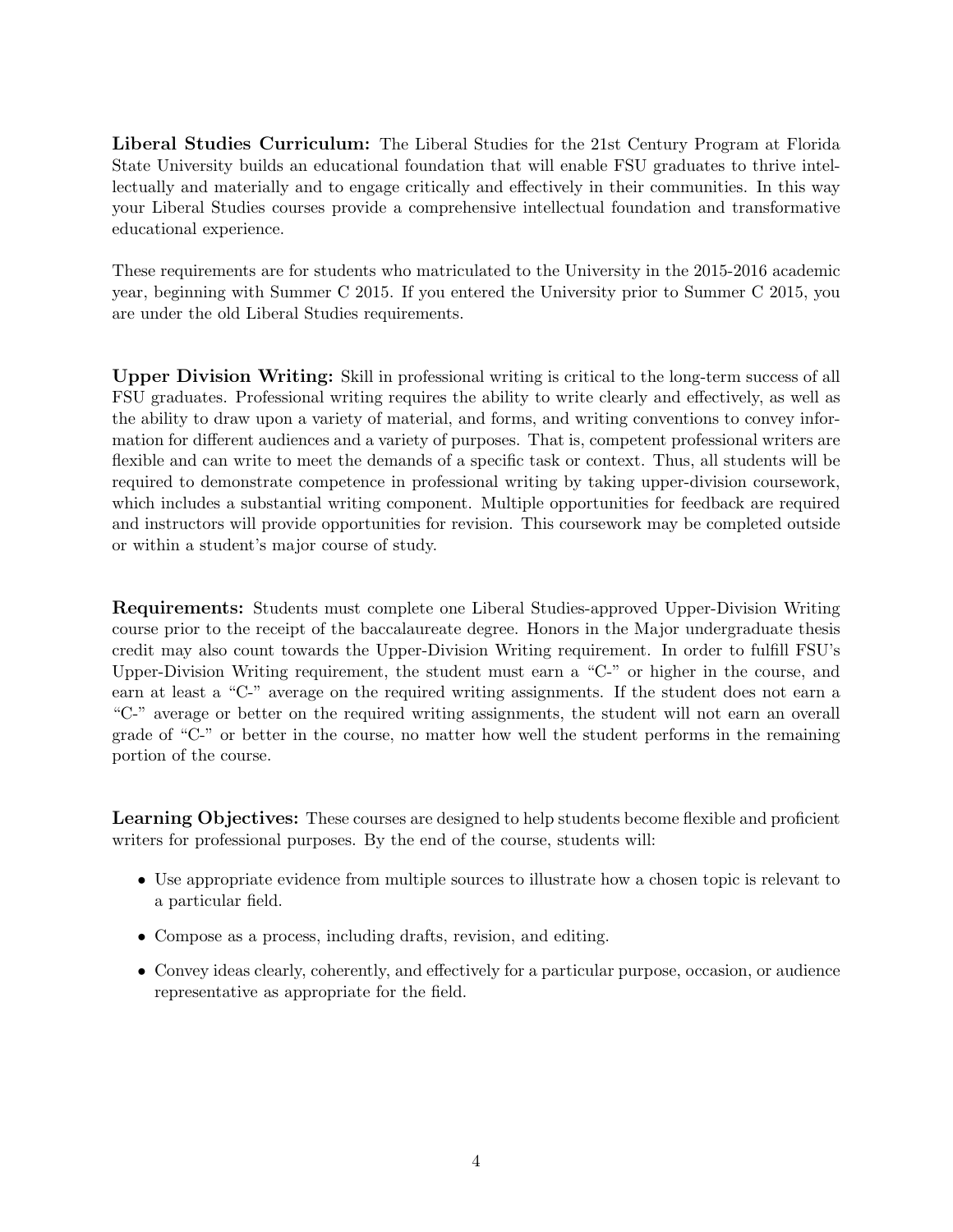| Week           | Monday                         | Wednesday                           |
|----------------|--------------------------------|-------------------------------------|
| $\mathbf{1}$   | Syllabus                       | Economic Way of Thinking            |
| $\overline{2}$ | Markets                        | RWC Presentation / Cambie Case      |
| 3              | No Class                       | Utility and Health (Rough)          |
| $\overline{4}$ | Writing Workshop               | Costs and Benefits (Final)          |
| 5              | Costs and Benefits             | Compensation for Kidneys            |
| 6              | Review                         | Midterm 1                           |
| 7              | Causal Inference               | Evidence Based Medicine (Revised)   |
| 8              | Production in Health           | Demand for Care                     |
| 9              | Demand for Care with Insurance | Demand for Insurance (Rough)        |
| 10             | Writing Workshop / Information | Employer Provided Insurance (Final) |

## Tentative Schedule

• Blue - indicates there is a rough draft, final draft, or revised draft due

11 Managed Care Guest Lecture 12 Review Midterm 2

15 Writing Workshop Review (Final)

14 No Class (Rough) No Class

13 Medicaid Medicare (Revised)

• Green - indicates a writing workshop to discuss revisions to the recent rough draft.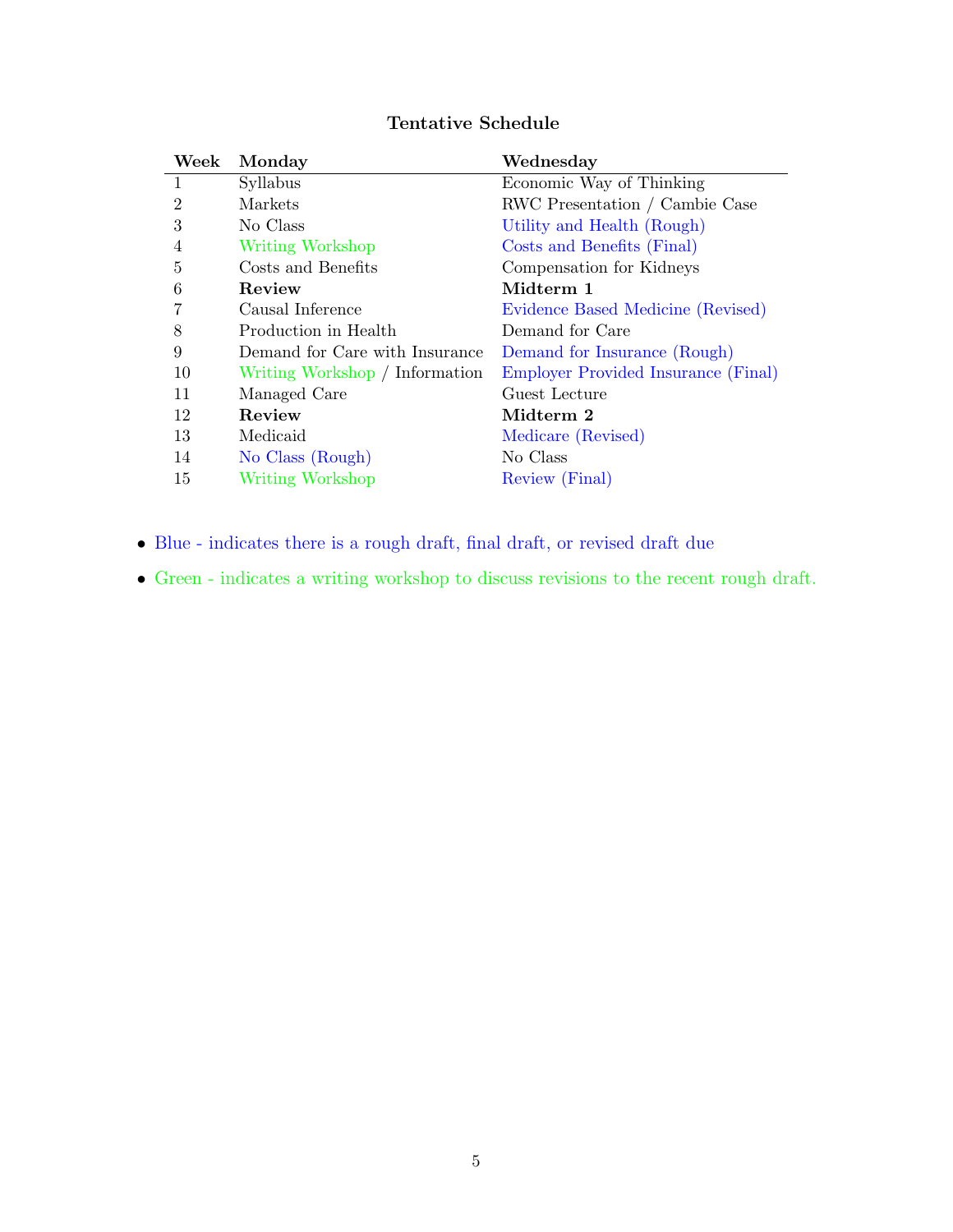## University Mandated Material:

- Public Health Protocols: In our classroom, I will expect everyone to wear a proper, well-fitting mask. As our President has informed the university community, FSU expects everyone on campus to use face-coverings. In regions where virus rates are high, the CDC recommends that even vaccinated individuals wear masks in public indoor spaces, like classrooms, especially where social distancing is not possible. Florida infection and hospitalization rates are greater now than they were at the height of the 2020 surge due to the Delta variant, a more infectious and easily transmissible version of the COVID-19 virus. The best way to protect against serious illness is to be fully vaccinated, but not everyone among us can be. Because the Delta variant can infect even vaccinated individuals and can be spread by them to others, it poses a special threat to members of the community with underlying health conditions and children at home who are too young for vaccination. For these reasons, FSU expects each member of the community to comply with the public health protocols our President set forth on August 9, 2020, including (1) wearing masks in public indoor spaces, (2) getting fully vaccinated, (3) being tested for the virus if you have symptoms, and (4) staying home and away from others if you are sick. Please remember that you should NOT attend class in person if you have tested positive for COVID-19 or are quarantining after exposure. Finally, please bear in mind that the COVID-19 situation is fast moving and that university guidance on the issue may change at any time.
- Course Recording Permitted: In this class, consistent with state law and university policy, students are permitted to make recordings of class lectures for personal use only. As noted, sharing, posting, or publishing classroom recordings may subject you to honor code violations and legal penalties associated with theft of intellectual property and violations of other state law. Moreover, students and educators have expressed concern that recording classroom activities may negatively impact the learning experience for others, especially in classes that involve questions, discussion, or participation. To protect a learning environment in which everyone feels free to experiment with ideas, we ask you refrain from recording in ways that could make others feel reluctant to ask questions, explore new ideas, or otherwise participate in class. Students must monitor their recording so that they do not include participation by other students without permission. Students with disabilities will continue to have appropriate accommodations for recordings as established by the Office of Accessibility Services.
- Course Recording Not Permitted: In this class, consistent with state law and university policy, you may not make recordings of classroom activities without the permission of the instructor. This policy applies to both audio and video recordings.
- University Attendance Policy: Excused absences include documented illness, deaths in the family and other documented crises, call to active military duty or jury duty, religious holy days, and official University activities. These absences will be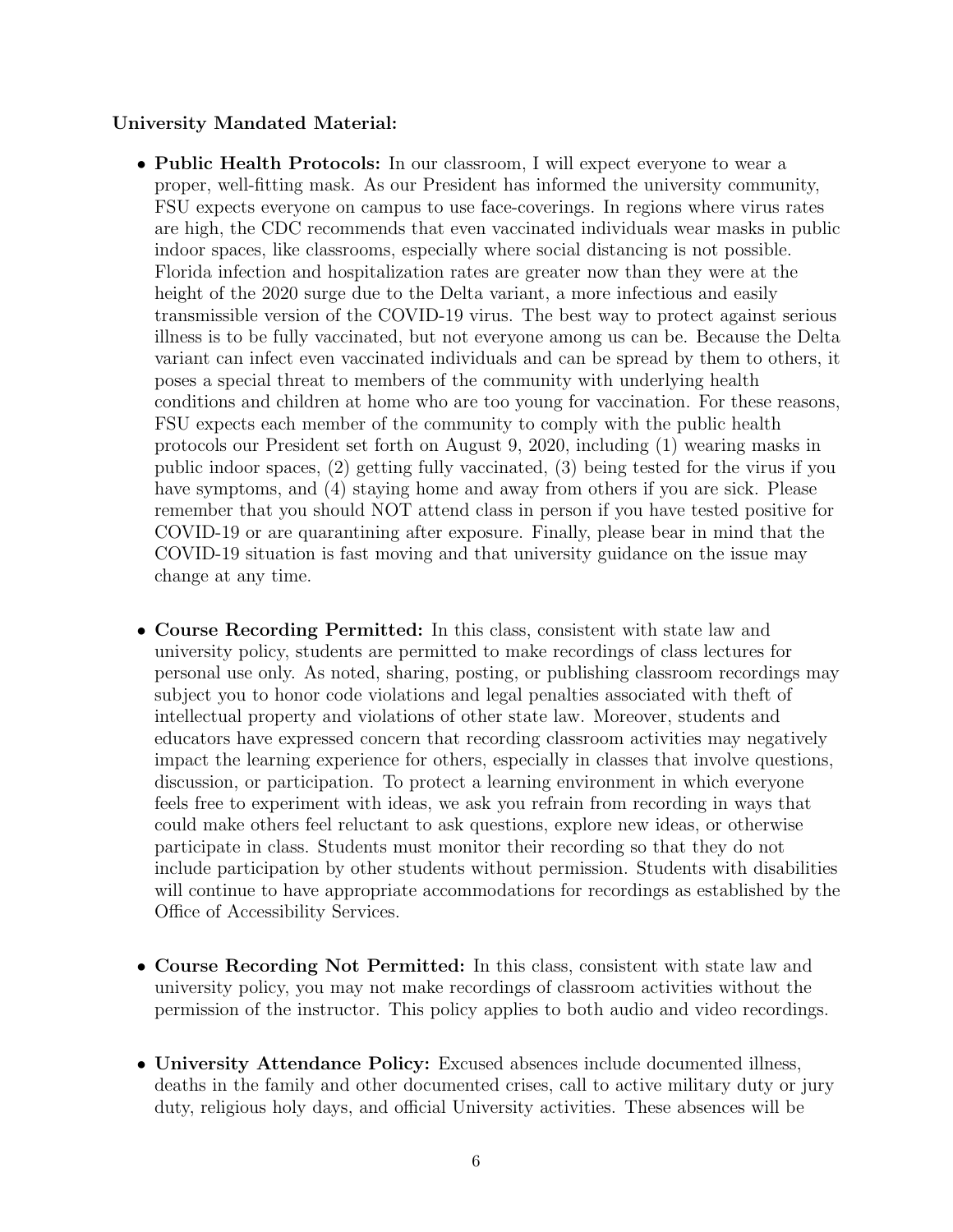accommodated in a way that does not arbitrarily penalize students who have a valid excuse. Consideration will also be given to students whose dependent children experience serious illness.

Please note: Because students who test positive for COVID-19 are required to self-isolate for ten (10) days, positive COVID-19 test results, required isolation orders, or documentation of contact tracing should all be considered valid documentation for missing class.

- Academic Honor Policy: The Florida State University Academic Honor Policy outlines the University's expectations for the integrity of students' academic work, the procedures for resolving alleged violations of those expectations, and the rights and responsibilities of students and faculty members throughout the process. Students are responsible for reading the Academic Honor Policy and for living up to their pledge to "...be honest and truthful and... [to] strive for personal and institutional integrity at Florida State University." (For more details see the FSU Academic Honor Policy and procedures for addressing alleged violations.)
- Academic Success: Your academic success is a top priority for Florida State University. University resources to help you succeed include tutoring centers, computer labs, counseling and health services, and services for designated groups, such as veterans and students with disabilities. The following information is not exhaustive, so please check with your advisor or the Dean of Students office to learn more.
- Process for Resolving Academic Problems or Grievances: Please use this step-by-step guide to resolving academic problems to begin the process of communicating with your instructor to resolve any confusion or difficulty you may be having in the course. Detailed information on FSU's grievance procedure, including special instructions for students enrolled in an FSU branch campus, is maintained on the General Bulletin's Academic Integrity & Grievances webpage. Out-of-state distance learning students should review the Office of Distance Learning Complaint Resolution page for additional procedures.
- Americans With Disabilities Act: Florida State University (FSU) values diversity and inclusion; we are committed to a climate of mutual respect and full participation. Our goal is to create learning environments that are usable, equitable, inclusive, and welcoming. FSU is committed to providing reasonable accommodations for all persons with disabilities in a manner that is consistent with academic standards of the course while empowering the student to meet integral requirements of the course. To receive academic accommodations, a student:
	- (1) must register with and provide documentation to the Office of Accessibility Services (OAS);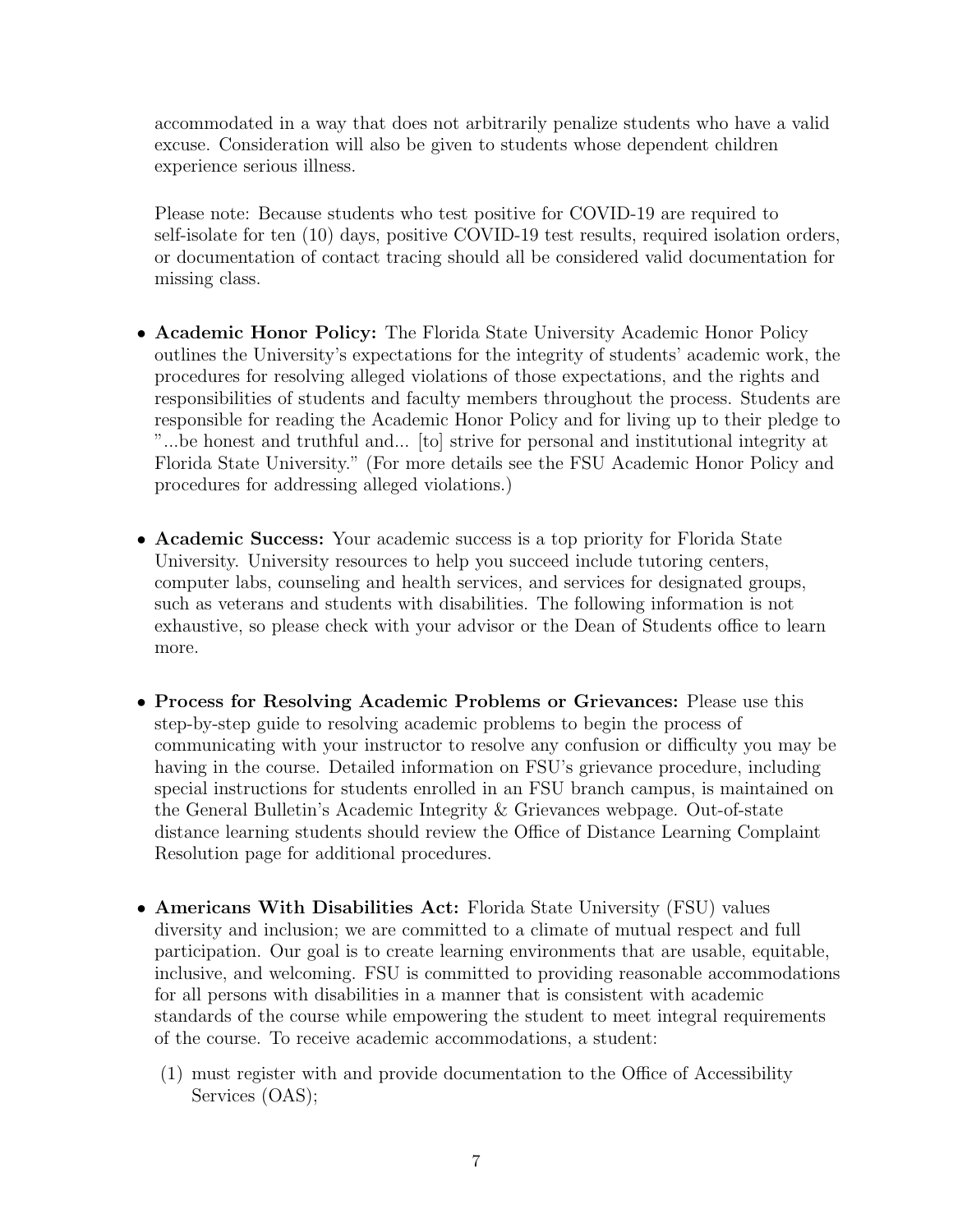- (2) must provide a letter from OAS to the instructor indicating the need for accommodation and what type; and,
- (3) should communicate with the instructor, as needed, to discuss recommended accommodations. A request for a meeting may be initiated by the student or the instructor.

Please note that instructors are not allowed to provide classroom accommodations to a student until appropriate verification from the Office of Accessibility Services has been provided. This syllabus and other class materials are available in alternative format upon request. For more information about services available to FSU students with disabilities, contact the:

Office of Accessibility Services (Tallahassee Campus) 874 Traditions Way, 108 Student Services Building Florida State University, Tallahassee, FL 32306-4167 (850) 644-9566 (voice) (850) 644-8504 (TDD) oas@fsu.edu https://dsst.fsu.edu/oas/

Student Accessibility Services (Panama City Campus) Office of Student Affairs, 4750 Collegiate Drive 2nd Floor Barron Building (Room 215) Panama City, FL 32405 (850) 770-2172 (office) (866) 693-7872 (toll free) sds@pc.fsu.edu https://pc.fsu.edu/students/student-affairs/sas

• Free Tutoring from FSU: On-campus tutoring and writing assistance are available for many courses at Florida State University. High-quality tutoring is available by appointment and on a walk-in basis. These services are offered by tutors trained to encourage the highest level of individual academic success while upholding personal academic integrity. For more information, visit the Academic Center for Excellence (ACE) Tutoring Services' comprehensive list of on-campus tutoring options - see the Academic Center for Excellence (ACE) Tutoring Services' website (http://ace.fsu.edu/tutoring) or contact tutor@fsu.edu.